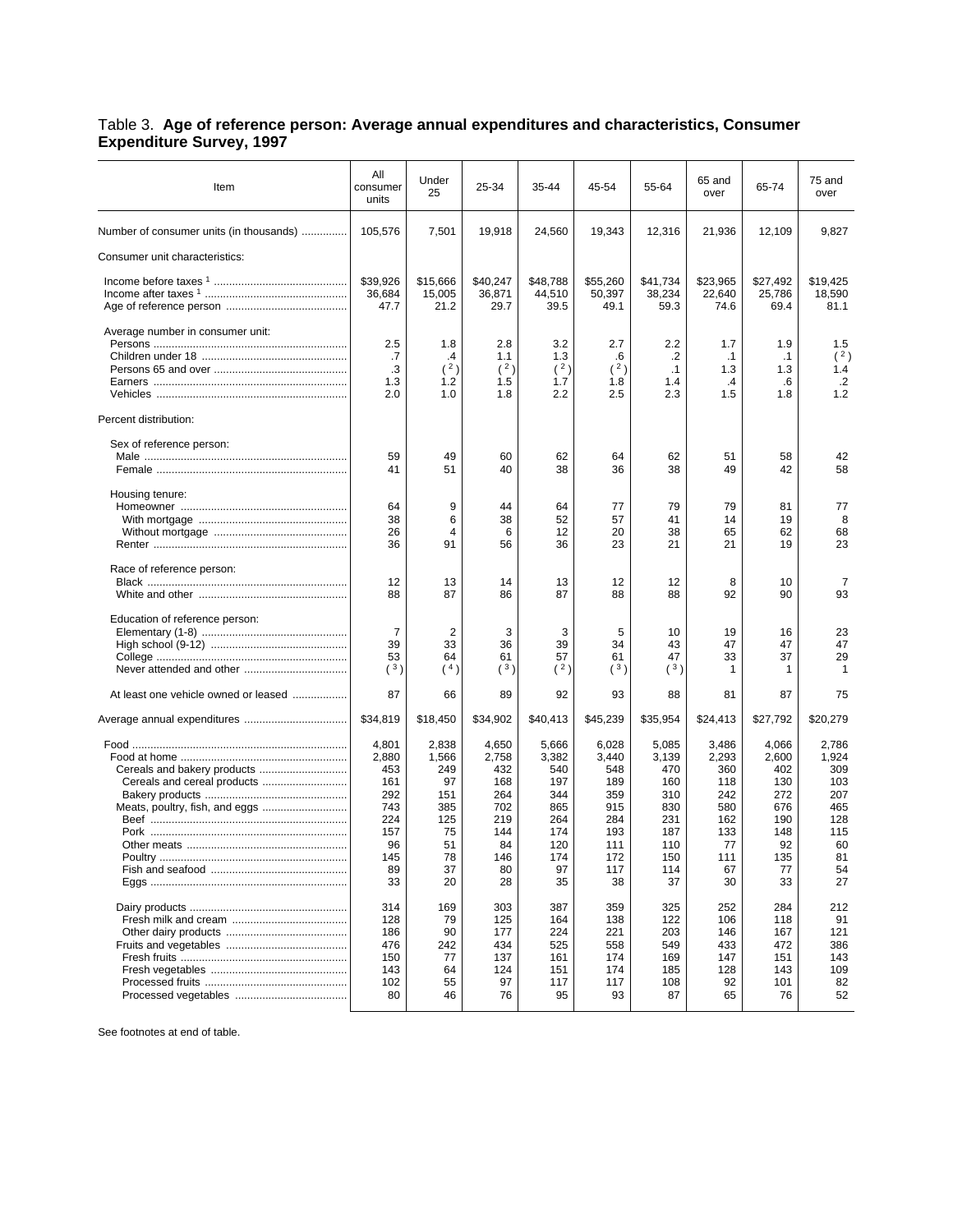## Table 3. **Age of reference person: Average annual expenditures and characteristics, Consumer Expenditure Survey, 1997 — Continued**

| Item                                   | All<br>consumer<br>units | Under<br>25 | 25-34  | 35-44   | 45-54   | 55-64  | 65 and<br>over | 65-74 | 75 and<br>over |
|----------------------------------------|--------------------------|-------------|--------|---------|---------|--------|----------------|-------|----------------|
|                                        | \$895                    | \$520       | \$887  | \$1,066 | \$1,060 | \$965  | \$668          | \$766 | \$550          |
|                                        | 114                      | 53          | 106    | 130     | 139     | 131    | 96             | 111   | 79             |
|                                        | 81                       | 39          | 72     | 88      | 94      | 99     | 76             | 82    | 68             |
|                                        | 403                      | 240         | 434    | 501     | 462     | 403    | 278            | 299   | 252            |
|                                        | 245                      | 160         | 232    | 294     | 292     | 267    | 178            | 217   | 130            |
| Food prepared by consumer unit on      |                          |             |        |         |         |        |                |       |                |
|                                        | 52                       | 28          | 43     | 52      | 73      | 65     | 41             | 57    | 21             |
|                                        | 1,921                    | 1,272       | 1,893  | 2,283   | 2,588   | 1,946  | 1,193          | 1,466 | 863            |
|                                        | 309                      |             | 380    |         |         |        | 197            |       | 111            |
|                                        |                          | 253         |        | 348     | 358     | 283    |                | 268   |                |
|                                        | 11.272                   | 5,860       | 11,774 | 13.415  | 13,892  | 11,090 | 8,082          | 8,876 | 7,107          |
|                                        | 6,344                    | 3,656       | 6,964  | 7,864   | 7,829   | 5,783  | 4,003          | 4,365 | 3.557          |
|                                        | 3,935                    | 381         | 3,435  | 5,244   | 5,586   | 4,059  | 2,612          | 3,021 | 2,109          |
| Mortgage interest and charges          | 2,225                    | 224         | 2,368  | 3,448   | 3,396   | 1,927  | 547            | 779   | 260            |
|                                        | 971                      | 101         | 639    | 1,054   | 1,303   | 1,195  | 1,060          | 1,197 | 891            |
| Maintenance, repairs, insurance, other |                          |             |        |         |         |        |                |       |                |
|                                        | 738                      | 57          | 429    | 743     | 887     | 936    | 1,006          | 1,045 | 957            |
|                                        | 1,983                    | 3,002       | 3,291  | 2,234   | 1,515   | 1,145  | 1,051          | 911   | 1,223          |
|                                        | 426                      | 273         | 238    | 386     | 729     | 579    | 340            | 432   | 226            |
| Utilities, fuels, and public services  | 2,412                    | 1,092       | 2,229  | 2,694   | 2,890   | 2,654  | 2,157          | 2,321 | 1,954          |
|                                        | 301                      | 88          | 264    | 327     | 321     | 342    | 338            | 341   | 334            |
|                                        | 909                      | 390         | 785    | 1,015   | 1,114   | 1,013  | 839            | 911   | 751            |
|                                        | 108                      | 11          | 69     | 108     | 147     | 126    | 131            | 134   | 127            |
|                                        | 809                      | 550         | 893    | 921     | 952     | 842    | 551            | 627   | 458            |
| Water and other public services        | 286                      | 55          | 218    | 323     | 357     | 331    | 297            | 309   | 283            |
|                                        | 548                      | 191         | 659    | 724     | 554     | 402    | 452            | 392   | 526            |
|                                        | 263                      | 132         | 493    | 450     | 146     | 59     | 108            | 75    | 149            |
|                                        | 285                      | 58          | 167    | 274     | 409     | 343    | 343            | 317   | 377            |
|                                        | 455                      | 163         | 403    | 524     | 552     | 523    | 412            | 449   | 368            |
|                                        | 116                      | 56          | 112    | 139     | 137     | 130    | 90             | 105   | 73             |
|                                        | 210                      | 60          | 179    | 249     | 258     | 245    | 190            | 207   | 170            |
|                                        | 129                      | 47          | 112    | 136     | 157     | 148    | 132            | 138   | 124            |
| Household furnishings and equipment    | 1,512                    | 759         | 1,518  | 1,609   | 2,066   | 1,728  | 1,059          | 1,349 | 703            |
|                                        | 79                       | 45          | 70     | 80      | 116     | 100    | 54             | 72    | 33             |
|                                        | 387                      | 257         | 475    | 430     | 515     | 390    | 190            | 268   | 95             |
|                                        | 78                       | 518         | 69     | 57      | 70      | 101    | 124            | 142   | 102            |
|                                        | 169                      | 76          | 149    | 181     | 193     | 246    | 141            | 167   | 109            |
| Small appliances, miscellaneous        |                          |             |        |         |         |        |                |       |                |
|                                        | 92                       | 46          | 76     | 97      | 131     | 123    | 65             | 79    | 49             |
| Miscellaneous household equipment      | 707                      | 317         | 678    | 764     | 1,041   | 768    | 484            | 622   | 316            |
|                                        | 1,729                    | 1,247       | 1,957  | 2,062   | 2,107   | 1,656  | 1,045          | 1,302 | 735            |
|                                        | 407                      | 269         | 453    | 496     | 550     | 357    | 219            | 295   | 128            |
|                                        | 323                      | 247         | 355    | 333     | 457     | 318    | 197            | 262   | 120            |
|                                        | 84                       | 22          | 98     | 163     | 93      | 39     | 22             | 33    | 8              |
|                                        | 680                      | 466         | 700    | 793     | 834     | 684    | 480            | 552   | 393            |
|                                        | 574                      | 434         | 580    | 578     | 719     | 633    | 458            | 521   | 381            |
|                                        | 106                      | 33          | 120    | 215     | 115     | 51     | 23             | 31    | 12             |
|                                        | 77                       | 111         | 163    | 90      | 51      | 34     | 22             | 25    | 18             |
|                                        | 315                      | 250         | 342    | 390     | 347     | 337    | 189            | 232   | 138            |
| Other apparel products and services    | 250                      | 151         | 300    | 293     | 325     | 243    | 135            | 199   | 58             |
|                                        | 6,457                    | 3,734       | 7,051  | 7,254   | 8,734   | 6,708  | 3,812          | 4,645 | 2,785          |
| Vehicle purchases (net outlay)         | 2,736                    | 1,737       | 3,238  | 3,038   | 3,704   | 2,641  | 1,482          | 1,826 | 1,059          |
|                                        | 1,229                    | 513         | 1,159  | 1,378   | 1,808   | 1,374  | 777            | 942   | 574            |
|                                        | 1,464                    | 1,196       | 2,007  | 1,594   | 1,849   | 1,267  | 686            | 850   | 485            |
|                                        | 43                       | 527         | 71     | 67      | 547     | (2)    | 519            | 534   | (4)            |
|                                        | 1,098                    | 693         | 1,123  | 1,294   | 1,430   | 1,188  | 648            | 801   | 461            |
|                                        |                          |             |        |         |         |        |                |       |                |

See footnotes at end of table.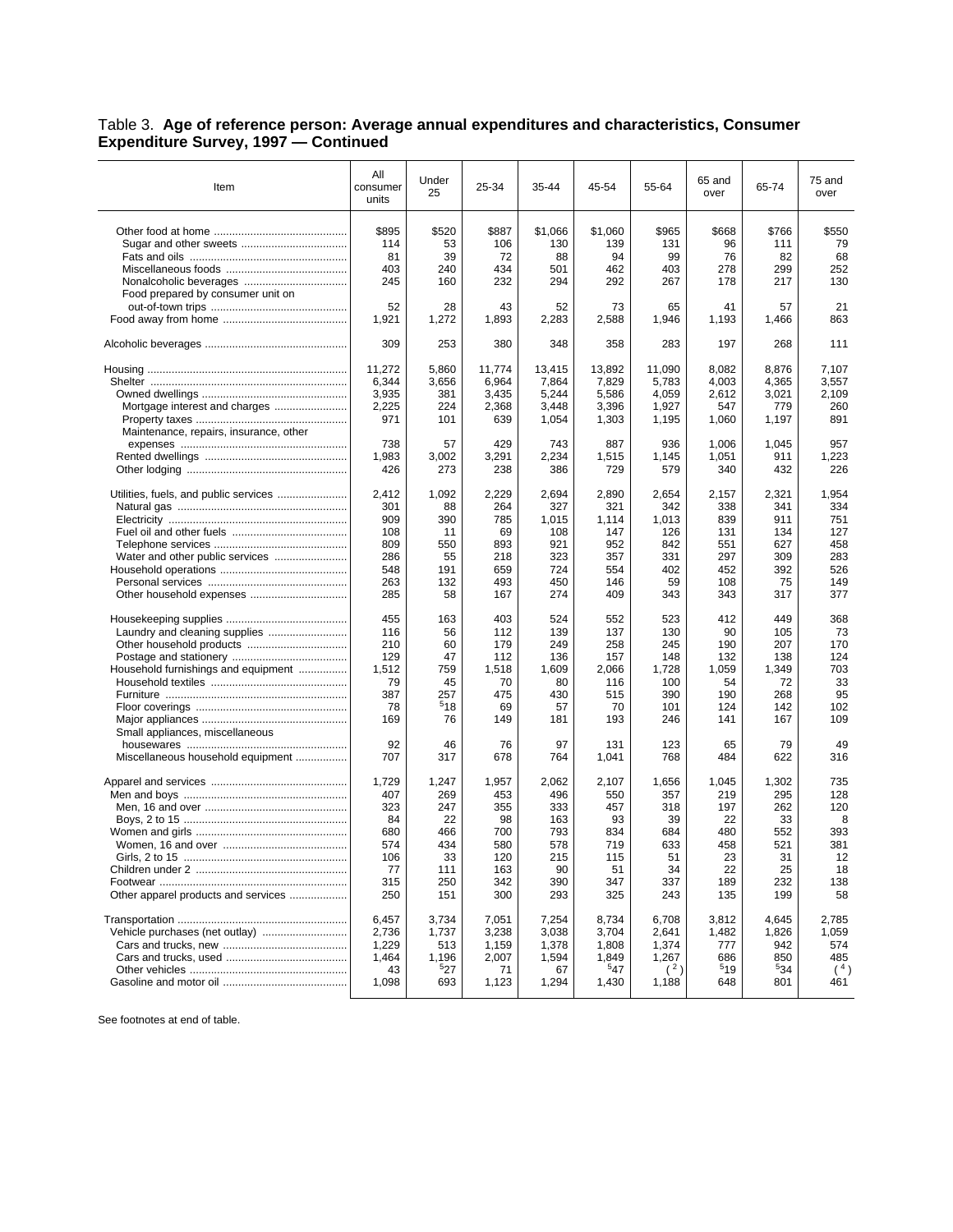## Table 3. **Age of reference person: Average annual expenditures and characteristics, Consumer Expenditure Survey, 1997 — Continued**

| Item                                                                                                                    | All<br>consumer<br>units          | Under<br>25                         | 25-34                             | 35-44                             | 45-54                             | 55-64                             | 65 and<br>over                      | 65-74                               | 75 and<br>over                      |
|-------------------------------------------------------------------------------------------------------------------------|-----------------------------------|-------------------------------------|-----------------------------------|-----------------------------------|-----------------------------------|-----------------------------------|-------------------------------------|-------------------------------------|-------------------------------------|
| Vehicle rental, leases, licenses, other                                                                                 | \$2,230<br>293<br>682<br>755      | \$1,087<br>162<br>324<br>341        | \$2,295<br>418<br>598<br>746      | \$2,556<br>349<br>788<br>837      | \$3,079<br>388<br>942<br>994      | \$2,369<br>260<br>760<br>851      | \$1,376<br>95<br>491<br>549         | \$1,641<br>137<br>571<br>661        | \$1,050<br>43<br>393<br>411         |
|                                                                                                                         | 501<br>393                        | 260<br>217                          | 533<br>395                        | 582<br>365                        | 755<br>522                        | 499<br>509                        | 241<br>305                          | 272<br>378                          | 202<br>216                          |
|                                                                                                                         | 1.841<br>881<br>531<br>320<br>108 | 425<br>200<br>128<br>65<br>31       | 1,236<br>577<br>422<br>169<br>67  | 1,605<br>748<br>547<br>210<br>100 | 1.945<br>845<br>658<br>303<br>139 | 2,187<br>965<br>664<br>407<br>151 | 2,855<br>1,523<br>564<br>637<br>130 | 2.900<br>1,547<br>636<br>594<br>123 | 2.799<br>1,494<br>475<br>691<br>138 |
| Television, radios, sound equipment<br>Pets, toys, and playground equipment<br>Other entertainment supplies, equipment, | 1,813<br>471<br>577<br>327<br>439 | 1,051<br>263<br>437<br>188<br>162   | 1,865<br>424<br>618<br>345<br>477 | 2,129<br>574<br>671<br>403<br>481 | 2,416<br>679<br>683<br>395<br>659 | 1,900<br>451<br>561<br>376<br>512 | 1,103<br>296<br>400<br>188<br>219   | 1,300<br>390<br>470<br>237<br>203   | 861<br>180<br>314<br>128<br>239     |
| Personal care products and services                                                                                     | 528                               | 292                                 | 530                               | 586                               | 637                               | 541                               | 441                                 | 494                                 | 376                                 |
|                                                                                                                         | 164                               | 64                                  | 132                               | 160                               | 205                               | 198                               | 174                                 | 195                                 | 148                                 |
|                                                                                                                         | 571                               | 1.114                               | 483                               | 604                               | 1,068                             | 281                               | 153                                 | 227                                 | 61                                  |
| Tobacco products and smoking supplies                                                                                   | 264                               | 200                                 | 261                               | 329                               | 312                               | 292                               | 156                                 | 213                                 | 87                                  |
|                                                                                                                         | 847                               | 275                                 | 757                               | 989                               | 1,106                             | 1,061                             | 619                                 | 745                                 | 463                                 |
|                                                                                                                         | 1,001                             | 157                                 | 484                               | 945                               | 1,431                             | 1,208                             | 1,326                               | 1,196                               | 1,485                               |
| Life and other personal insurance<br>Sources of income and personal taxes: 1                                            | 3,223<br>379<br>2,844             | 940<br>47<br>893                    | 3,341<br>239<br>3,102             | 4,322<br>383<br>3,939             | 4,998<br>604<br>4,394             | 3,466<br>523<br>2,943             | 964<br>334<br>630                   | 1,362<br>406<br>956                 | 473<br>244<br>229                   |
| Social Security, private and government                                                                                 | 39,926<br>31,506<br>1,969         | 15,666<br>13.098<br>434<br>5123     | 40,247<br>37.455<br>1,076         | 48,788<br>43.458<br>2,881         | 55,260<br>47,985<br>3,795         | 41,734<br>30,684<br>2,039         | 23,965<br>5,626<br>703              | 27,492<br>8,494<br>905              | 19.425<br>1.936<br>443              |
| Interest, dividends, rental income, other property                                                                      | 4,531                             |                                     | 231                               | 659                               | 1,577                             | 6,899                             | 15,293                              | 15,563                              | 14,946                              |
| Unemployment and workers' compensation,                                                                                 | 822<br>206                        | 155<br>66                           | 155<br>160                        | 569<br>245                        | 767<br>278                        | 1,089<br>353                      | 1,820<br>115                        | 1,907<br>80                         | 1,707<br>159                        |
| Public assistance, supplemental security income,                                                                        | 382<br>293<br>217                 | 425<br>714<br>651                   | 452<br>446<br>271                 | 426<br>357<br>193                 | 378<br>276<br>204                 | 428<br>93<br>150                  | 237<br>69<br>102                    | 285<br>91<br>167                    | 176<br>540<br>519                   |
|                                                                                                                         | 3,241<br>2.468<br>645<br>129      | 660<br>516<br>143<br>5 <sub>1</sub> | 3,376<br>2,567<br>752<br>56       | 4,278<br>3,244<br>897<br>137      | 4,863<br>3,757<br>941<br>164      | 3,500<br>2,663<br>669<br>169      | 1,325<br>977<br>173<br>175          | 1,706<br>1,257<br>245<br>204        | 835<br>617<br>79<br>139             |
|                                                                                                                         | 36,684                            | 15,005                              | 36,871                            | 44,510                            | 50,397                            | 38,234                            | 22,640                              | 25,786                              | 18,590                              |

See footnotes at end of table.